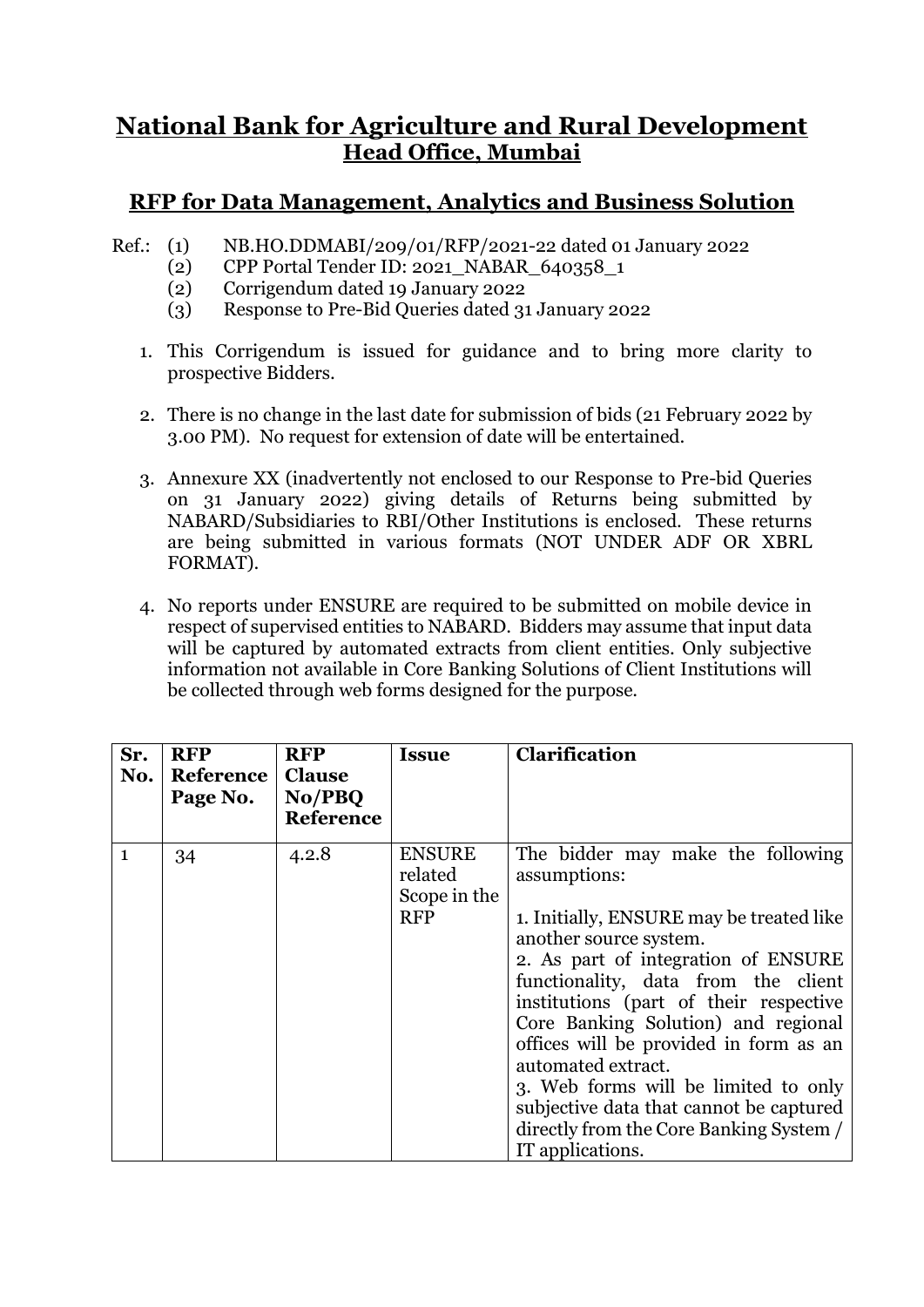| 2. | 49         | 5.1.3<br><b>PBQ 725</b>                                                                 | Wet<br>signature<br>Bid<br>on<br>documents      | Digital signature of Authorised Person<br>on the Bid document will be allowed<br>with printout submitted in hard copy. It<br>may be ensured that each page in the<br>Bid document is authenticated with<br>initials of authorised signatory.                                                                                                                                                                                                                                                                                                                                      |
|----|------------|-----------------------------------------------------------------------------------------|-------------------------------------------------|-----------------------------------------------------------------------------------------------------------------------------------------------------------------------------------------------------------------------------------------------------------------------------------------------------------------------------------------------------------------------------------------------------------------------------------------------------------------------------------------------------------------------------------------------------------------------------------|
| 3. | PBQ        | Query 322,<br>323<br>&<br>324,330                                                       | Environme<br>nt<br>for<br>Training              | The development environment may be<br>leveraged for training. Sizing estimates<br>may be provided for training separately.                                                                                                                                                                                                                                                                                                                                                                                                                                                        |
| 4. | <b>PBQ</b> | Query 432                                                                               | <b>VPN</b> Access                               | VPN will be provided by NABARD for<br>remote connection                                                                                                                                                                                                                                                                                                                                                                                                                                                                                                                           |
| 5. | 47         | 4.4.2                                                                                   | Hardware<br>and<br>Software<br>Requireme<br>nts | Vendor may suggest a backup solution.<br>It can be a separate licensed software or<br>based on a set of scripts that will be<br>developed by the successful bidder.                                                                                                                                                                                                                                                                                                                                                                                                               |
| 6. | 198        | <b>APPENDIX</b><br>III -Non-<br>functional<br>Requireme<br>nts<br>Technical,<br>Sr.No:8 | <b>Backup</b><br>Policy                         | We don't have a backup policy. The<br>bidder may suggest good retention<br>schedule.<br>For the purpose<br>of<br>estimation, bidder may<br>make the<br>following assumptions:<br>1. Daily backups may be kept for 1 week<br>in local storage.<br>2. Weekly backup of may be kept for 8<br>weeks in remote storage.<br>The details of the known estimates of<br>data growth are given in the responses<br>to pre-bid queries                                                                                                                                                       |
| 7. | <b>PBQ</b> | $PBQ-46$                                                                                | <b>ITSM</b><br>Software/<br>Tool                | Problem / Incident Management<br>proposed tool<br>should<br>offer<br>The<br>proactive, unified,<br>and<br>automated<br>incident and problem management to<br>help address IT issues before the impact<br>escalates and reaches end-users. The<br>tool should have the capability for users<br>to log tickets, capture tickets through<br>emails and also automatically generate<br>tickets based on the anomalies in the<br>scheduled batch jobs. The tool should<br>have the capability to generate email /<br>sms alerts to designated individuals<br>based on specific events. |